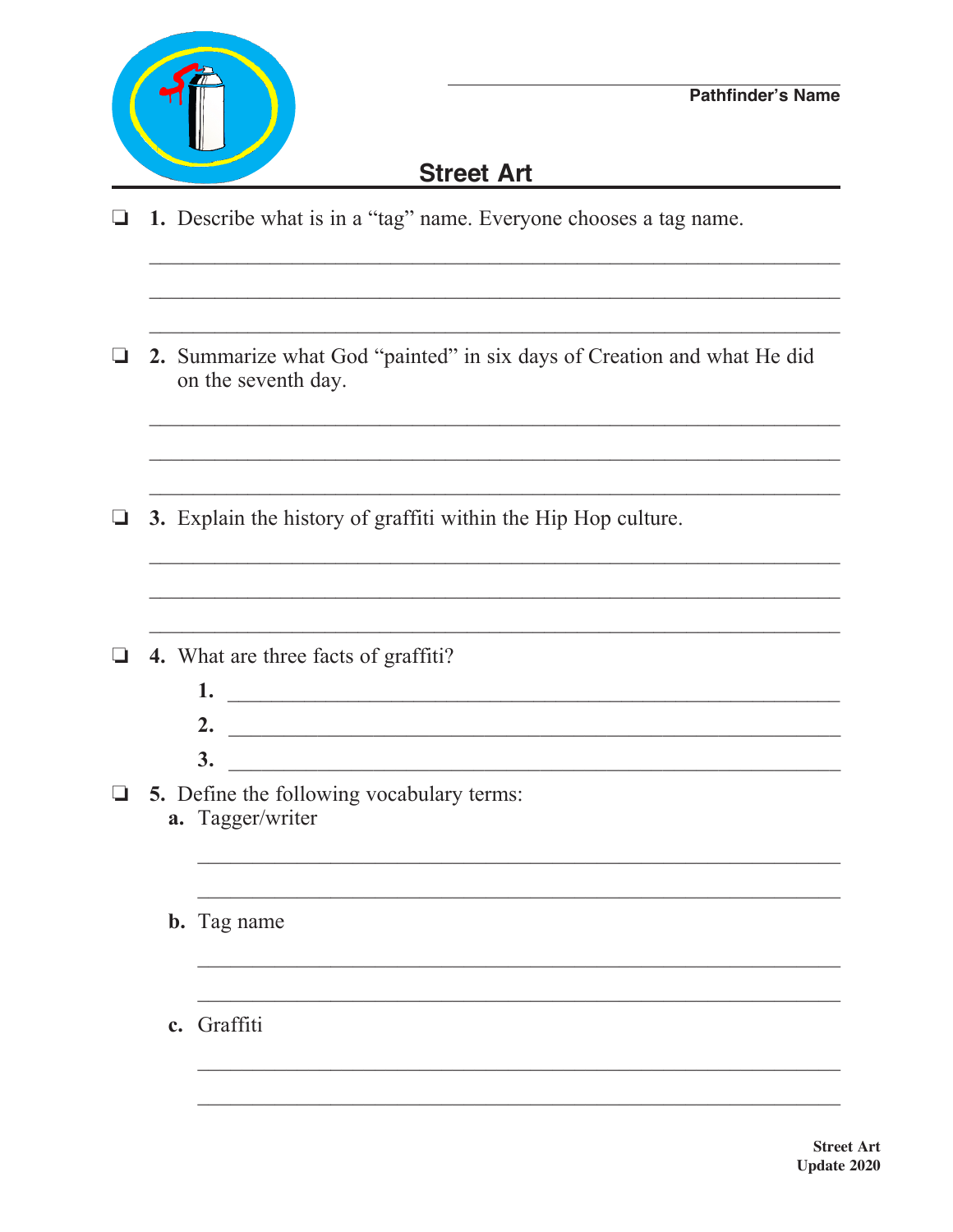|                | d. Can control      |
|----------------|---------------------|
|                | e. Tag              |
|                | f. Throw-up/throwie |
|                | g. Piece/burner     |
|                | h. Mural            |
| i.             | Going over          |
|                | j. Cap/tip          |
|                | k. Crew/krew/cru    |
| $\mathbf{l}$ . | <b>Buff</b>         |
|                | m. Wild style       |
|                |                     |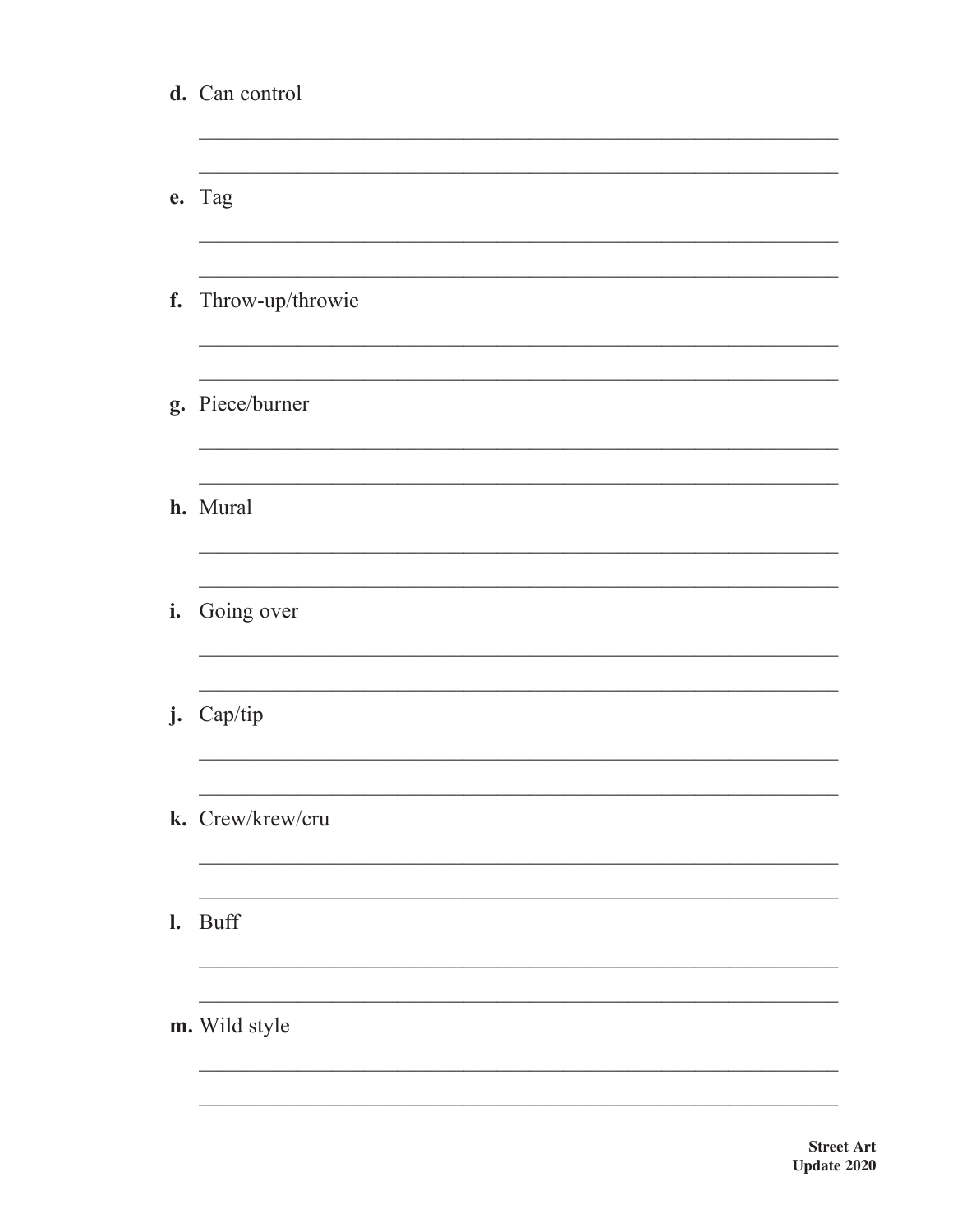|   |                | n. Bomb                                                                                                                      |
|---|----------------|------------------------------------------------------------------------------------------------------------------------------|
|   |                |                                                                                                                              |
|   |                | <b>0.</b> Street art                                                                                                         |
|   |                |                                                                                                                              |
| ⊔ | a.             | <b>6.</b> Identify the following materials:<br>Spray can                                                                     |
|   |                | <b>b.</b> Black book                                                                                                         |
|   |                | c. Caps/tips                                                                                                                 |
|   |                | d. Gloves                                                                                                                    |
|   | e.             | Mask                                                                                                                         |
|   | f.             | Buff paint                                                                                                                   |
|   | g.             | Rollers                                                                                                                      |
|   |                | <b>h.</b> Sponges                                                                                                            |
|   | i.             | Pencil                                                                                                                       |
|   | j.             | Markers                                                                                                                      |
|   |                | k. Wall                                                                                                                      |
|   | $\mathbf{l}$ . | Plastic wrap                                                                                                                 |
|   |                | 7. Identify and explain (with pictures) the different forms of:<br>a. Private graffiti                                       |
|   |                | <b>b.</b> Public graffiti                                                                                                    |
|   |                |                                                                                                                              |
|   |                | 8. Describe three differences between graffiti and street art.                                                               |
|   |                | 1.                                                                                                                           |
|   |                | 2.<br><u> 1989 - Johann Barn, mars ann an t-Amhainn an t-Amhainn an t-Amhainn an t-Amhainn an t-Amhainn an t-Amhainn an </u> |
|   |                | 3.<br><u> 1989 - Johann John Stone, markin fizikar (</u>                                                                     |

 Explain the difference between graffiti and street art and the consequences for painting without permission.

graffiti